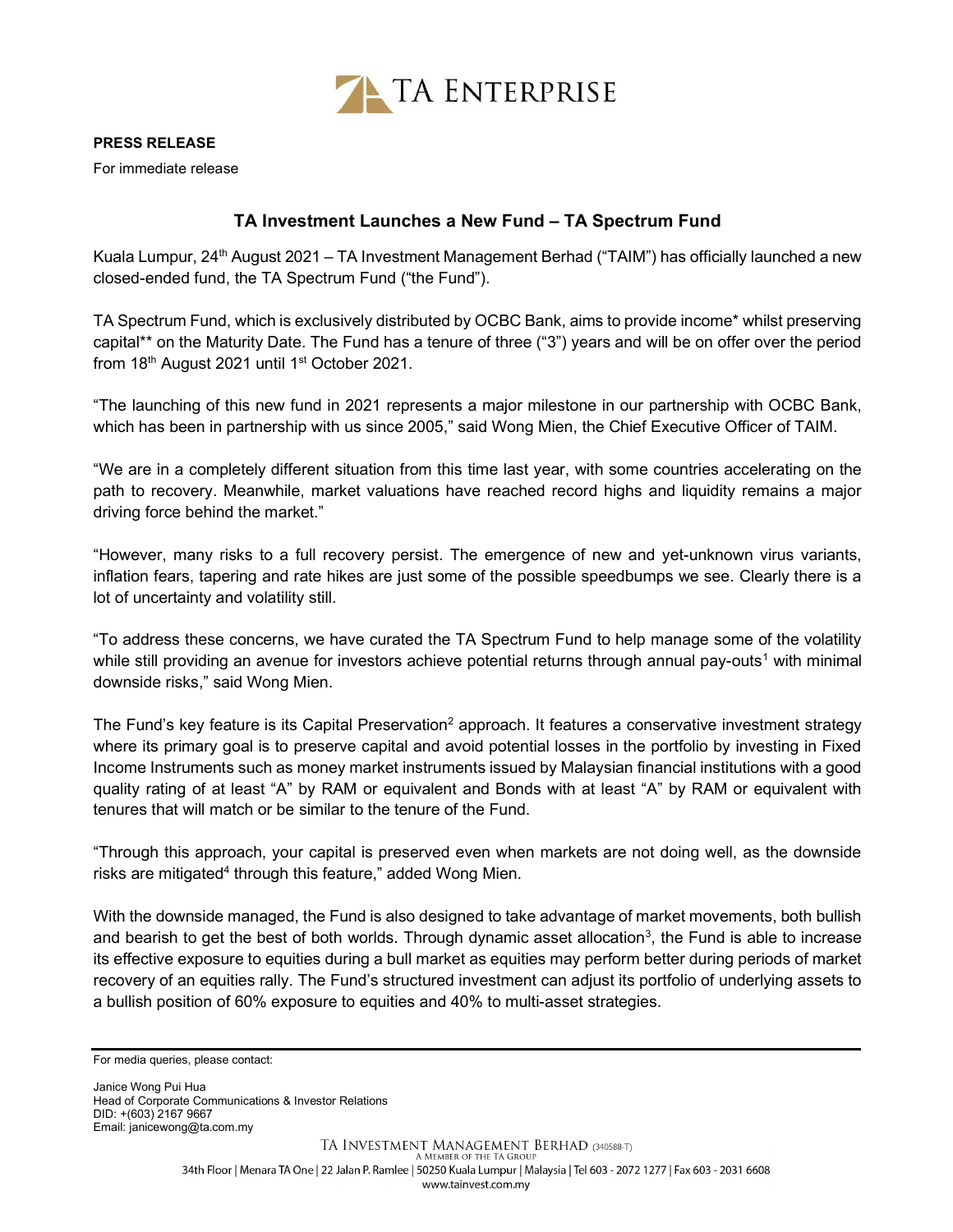

Conversely, in a bear market scenario, the Fund can increase its structured investment's allocation<sup>3</sup> to multiasset strategies as those will have the potential to outperform when the equity market is lagging behind. The defensive position of the portfolio will thus have 60% effective exposure to multi-asset strategies and 40% to equities.

"To generate these potential returns, we have meticulously combed through the asset universe to select two underlying assets, an equity index and an award-winning multi-asset strategy," said Wong Mien.

The Fund's underlying equity index is the S&P 500 Low Volatility Daily Risk Control 5% Index, which is an index comprising the 100 least-volatile stocks from the wider S&P 500. With the inclusion of this index, the Fund can potentially limit risk without compromising on gains.

The other underlying asset of the Fund is the Allianz Strategy 15, an award-winning multi-asset strategy which invests in international equity markets as well as the market for euro bonds.

"Through the capital preservation<sup>2</sup> approach and dynamic market movement-based asset allocation<sup>3</sup>, we hope that the Fund will serve as an effective tool for investors who wish to invest and navigate a volatile market while still minimising the downside risks<sup>4</sup>," added Wong Mien.

Commenting on the distribution of the TA Spectrum Fund, OCBC Bank (Malaysia) Berhad Head of Wealth Management Mr Reuben Tan said those wishing to find out about the Fund may visit any of the Bank's branches nationwide.

"We have been pleased with the response to the predecessors of this Fund and are looking forward to making this one available to investors who would find it suitable for meeting their investment needs," he said.

Source: TA Investment Management Berhad and OCBC Bank (Malaysia) Berhad, as of 24 August 2021

Note:

\*The Fund will invest in options and/or structured warrants to provide potential annual returns. Income distribution will be paid to investors by way of cash deposit to a bank account held in the investor's name.

\*\*Investors are advised that this Fund is neither a capital guaranteed nor a capital protected fund. The capital will be preserved by investments in Fixed Income Instruments. Consequently, the return of capital is SUBJECT TO the credit and default risk and currency risk for the investment in Fixed Income Instruments.

<sup>1</sup> Distribution of annual pay-outs is subiect to the availability of income.

<sup>2</sup> Provided that no fixed income instrument defaults during the tenure of 3 years. The Fund is neither a capital guaranteed nor a capital protected fund. <sup>3</sup> The asset allocation for two Underlying Assets where the option / structured warrant is based on.

4 Minimum zero returns on each observation date even though the underlying assets have negative return. The payout of the options and/or structured warrants will be based on the performance of the Underlying Assets on the Observation Date. The Manager will declare income distribution, if any, based on the payout of the options and/or structured warrants.

– END –

For media queries, please contact:

Janice Wong Pui Hua Head of Corporate Communications & Investor Relations DID: +(603) 2167 9667 Email: janicewong@ta.com.my

> TA INVESTMENT MANAGEMENT BERHAD (340588-T) A MEMBER OF THE TA GROUI 34th Floor | Menara TA One | 22 Jalan P. Ramlee | 50250 Kuala Lumpur | Malaysia | Tel 603 - 2072 1277 | Fax 603 - 2031 6608 www.tainvest.com.my